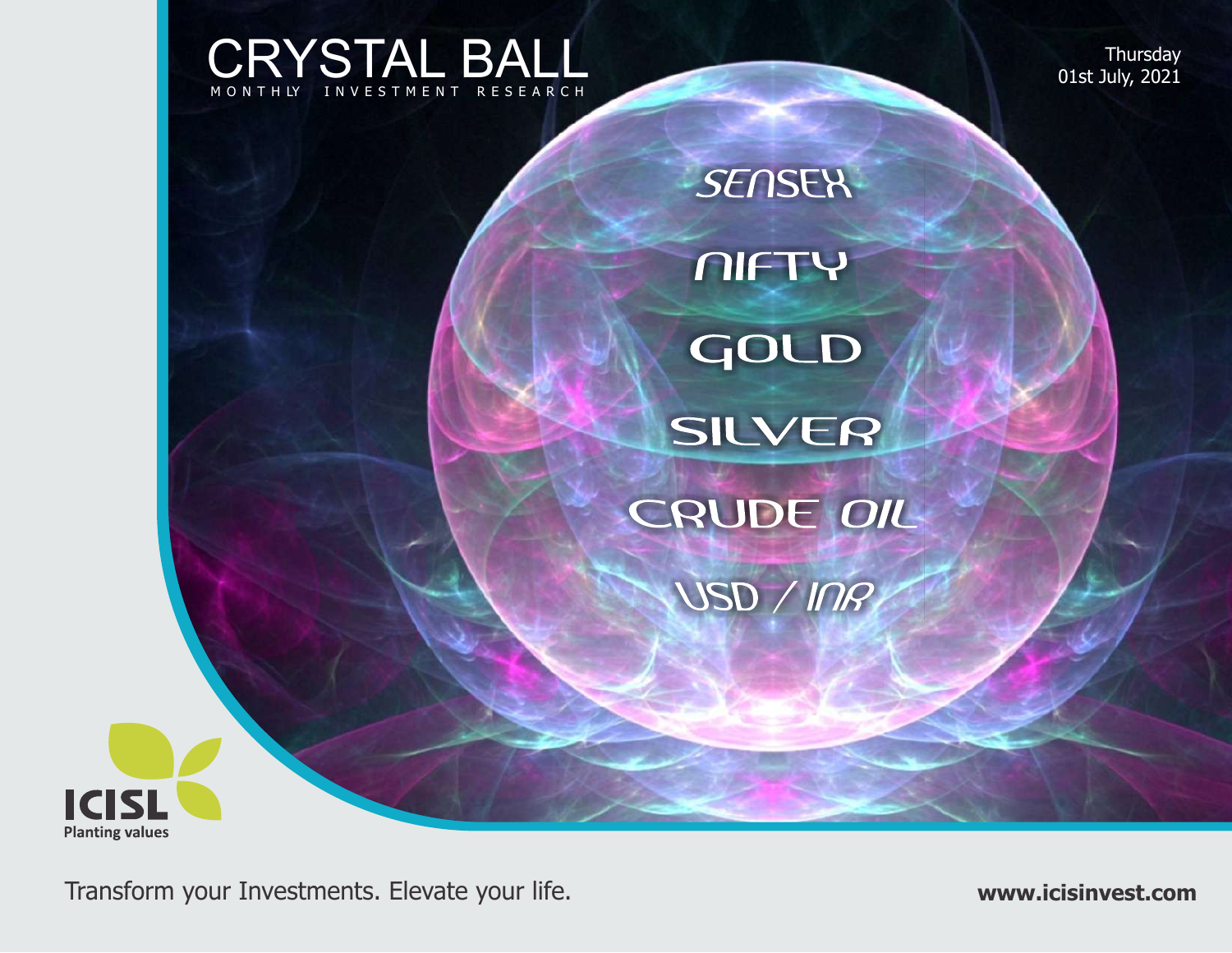



# Price Forecast

| <b>INSTRUMENT</b> | 30th June 2021. | 1 Month | 2 Month | 3 Month | 1 year |
|-------------------|-----------------|---------|---------|---------|--------|
| <b>SENSEX</b>     | 52483           | 53751   | 50501   | 49251   | 56751  |
| <b>NIFTY</b>      | 15722           | 16100   | 15050   | 14751   | 17001  |
| USD $$/$ INR      | 74.32           | 74.5    | 73.5    | 73.01   | 75.5   |
| <b>GOLD</b>       | 46850           | 49627   | 51251   | 52001   | 56191  |
| <b>SILVER</b>     | 69106           | 73501   | 77949   | 74001   | 79501  |
| <b>CRUDE OIL</b>  | 5502            | 5651    | 5875    | 4795    | 5000   |

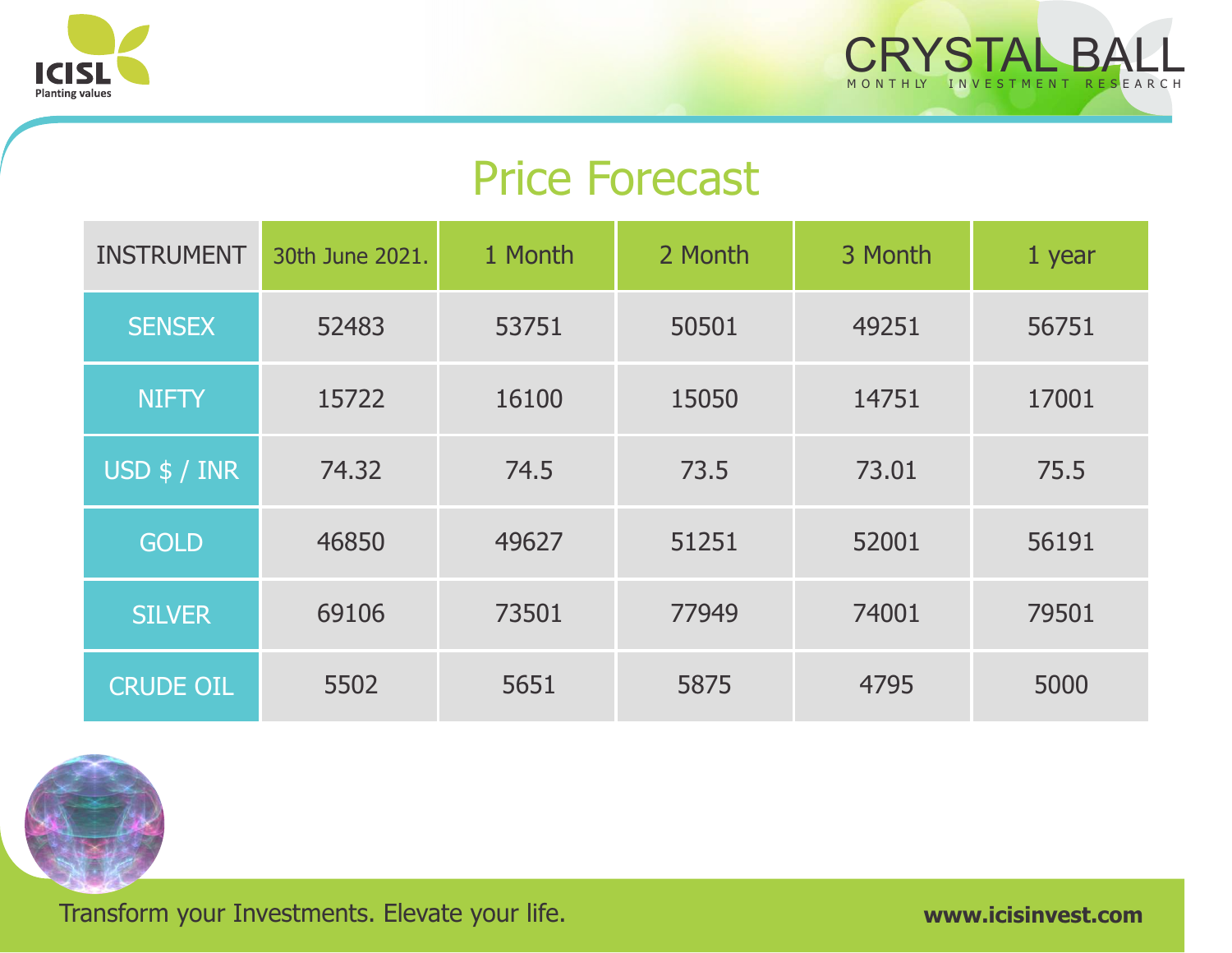



#### Dear Valued Reader,

To start with, the negative adages associated with stock markets like 'June Swoon' and 'Sell in May' are not working. Hopefully, the trend continues in July too!

Yes, the street is now setting its bullish eyes on July 2021 after a holding pattern witnessed in June where the benchmarks Sensex & Nifty were up mere 0.89%. These gains still mark an impressive recovery from Nifty's & Sensex March lows' at 7511 & 25639 respectively. Nifty has gained around 12.50% in the first half of the year 2021 and 7.07% for the second quarter.

At Wall Street, the S&P 500 booked an 8% gain for the second quarter and a 15% rise over six months.

The optimist illustrates that the fiscal and monetary policy remain decidedly supportive, with additional measures to boost the recovery on the way. The positive takeaway is that bulls' performance continues to be admirable as is despite overbought technical conditions and amidst uncertainties on backdrop of concerns about the spread of the highly contagious COVID-19 delta variant.

Investors not seen deterred by the perma-bears and the longtime skeptics camp that expects demand not to return to previrus levels.

The backdrop is highly uncertain and the said uncertainty should result in rise and fall like a yo-yo in the investment portfolios. Investors really need to have the stomach to withstand the gyrations.

Having said that, to achieve Dalal Street's bigger happiness, love and wisdom, investors' will have to keep their attention squarely only on three catalysts:

- 1. Flow of liquidity.
- 2. The present pandemic crisis.
- 3. Rebound in global economy.

Now, before we start a brand new-innings of trading this July 2021, let's review how the major indices listed at Dalal Street fared in June, May and April 2021 and also their performance in the year 2021.

Yes, we are ready with our July-August-September 2021 forecast but before that, we wish great health and good luck to all our clients and their families during these trying times.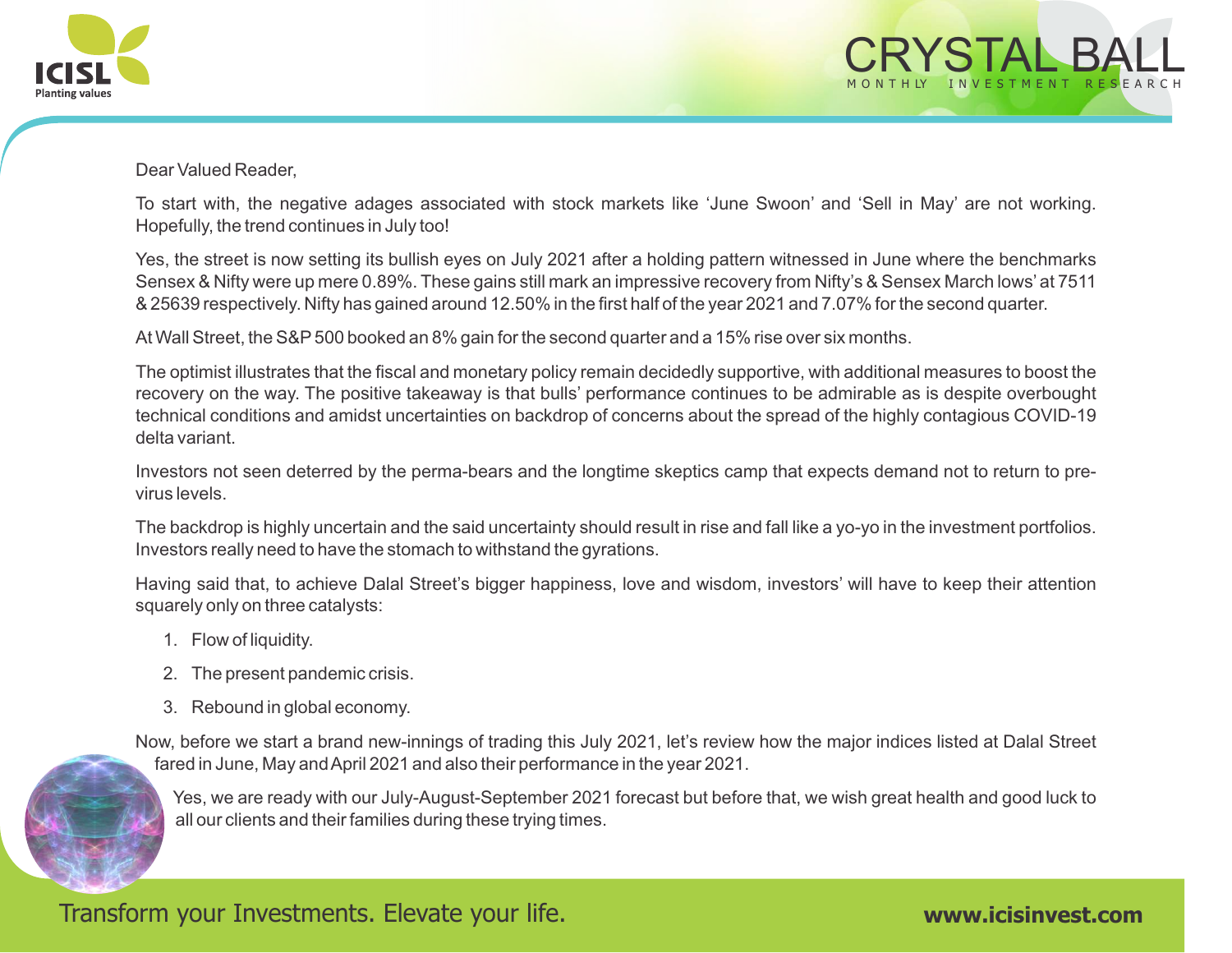

#### **Market recap:**

| <b>Instruments</b>             | <b>Prices as on</b><br><b>30th June 2021</b> | <b>June 201</b><br>% Change | <b>May 2021</b><br>% Change | <b>April 2021</b><br>% Change | 2021 %<br><b>Change</b> |
|--------------------------------|----------------------------------------------|-----------------------------|-----------------------------|-------------------------------|-------------------------|
| <b>Sensex</b>                  | 52483                                        | $+1.05%$                    | $+6.5%$                     | $-1.47%$                      | $+9.76%$                |
| <b>Nifty</b>                   | 15722                                        | $+0.89%$                    | $+6.5%$                     | $-0.41%$                      | $+12.05%$               |
| <b>BSE Auto Index</b>          | 23772                                        | $+0.98%$                    | $+8.64%$                    | $-2.62%$                      | $+13.92%$               |
| <b>BSE Bankex Index</b>        | 39350                                        | $-2.47%$                    | $+8.15%$                    | $-0.65%$                      | $+10.30%$               |
| <b>BSE Capital Goods Index</b> | 22949                                        | $+2%$                       | $+11%$                      | $-4.00%$                      | $+21.37%$               |
| <b>BSE Consumer Durables</b>   | 35575                                        | $+6.55%$                    | $+1.72%$                    | $-1.53%$                      | $+14.74%$               |
| <b>BSE FMCG</b>                | 13518                                        | $+2.95%$                    | $+4.97%$                    | $-2.85%$                      | $+8.66%$                |
| <b>BSE Healthcare</b>          | 25589                                        | $+4.30%$                    | $+15.04%$                   | $+10.33%$                     | $+28.04%$               |
| <b>BSE Metal</b>               | 18665                                        | $-1.13%$                    | $+5.92%$                    | $+24.18%$                     | $+52.69%$               |
| <b>BSE Mid-Cap</b>             | 22536                                        | $+3.57%$                    | $+7.82%$                    | $-0.65%$                      | $+23.22%$               |
| <b>BSE Small-Cap</b>           | 25232                                        | $+6.93%$                    | $+8.89%$                    | $+4.95%$                      | $+34.87%$               |
| <b>BSE Power</b>               | 2755                                         | $-2.16%$                    | $+13.80%$                   | $+0.25%$                      | $+32.12%$               |
| <b>BSE Realty</b>              | 2741                                         | $+2.26%$                    | $+0.37%$                    | $-7.56%$                      | $+2.82%$                |
| <b>BSE Oil/gas</b>             | 16176                                        | $-1.80%$                    | $+9.84%$                    | $-3.52%$                      | $+9.7%$                 |
| <b>BSE IT</b>                  | 30136                                        | $+9.25%$                    | $+4.86%$                    | $-0.86%$                      | $+22.71%$               |

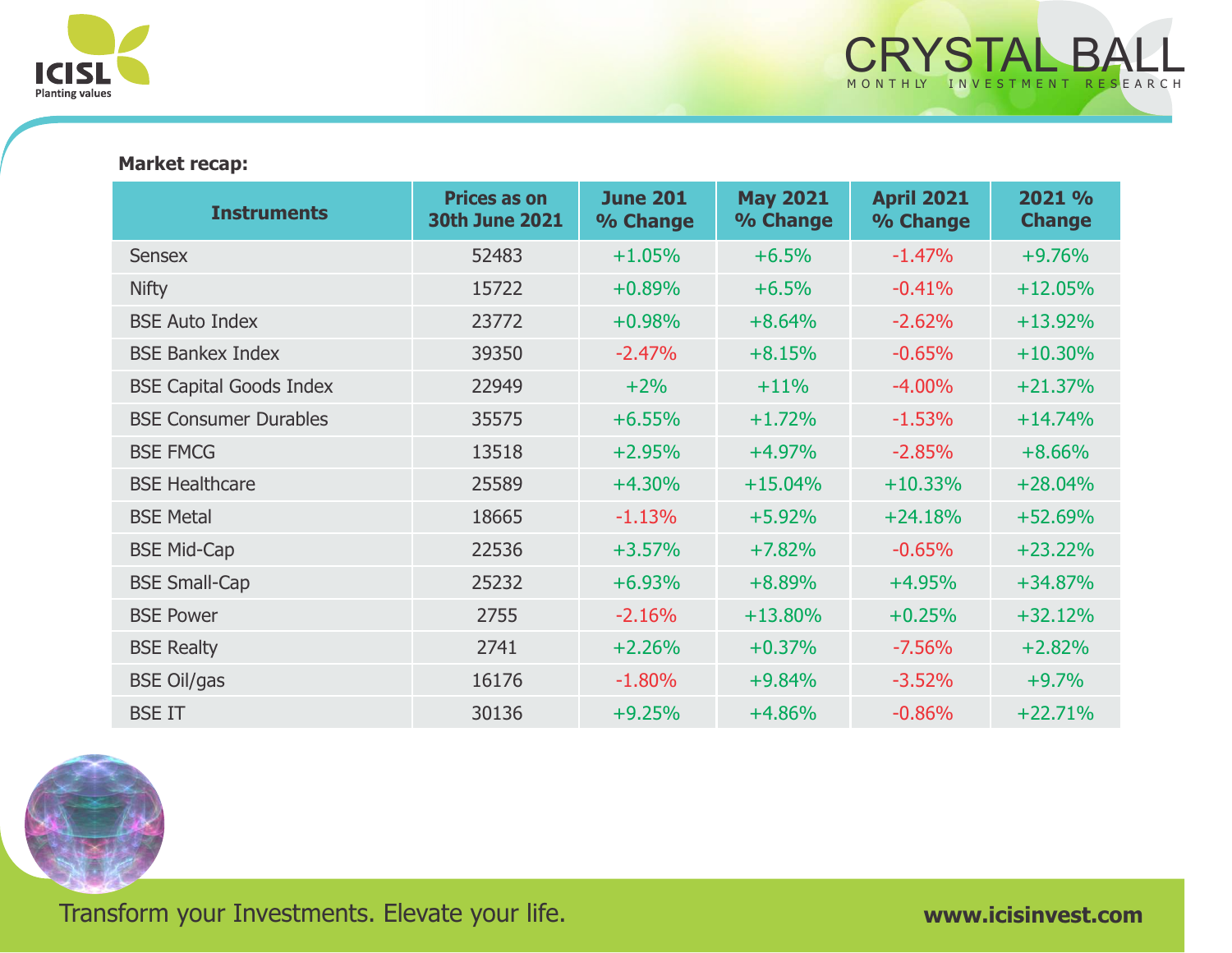



## **The Back Story: Nifty Polishes Off a Productive First Half…**

Dalal Street was seen closed June on a jumbled note -- one that investors have become accustomed to over the past couple months - but the positive take away is that Nifty has still capped a positive month and most importantly, it has inarguably been a fruitful first six months of 2021.

The street was seen bolstered by the agreement in Washington on a roughly \$1 trillion infrastructure plan, which includes around \$579 billion in new spending on roads, bridges, rail and other physical infrastructure, analysts said, though President Joe Biden and congressional Democrats have signaled they will push for additional spending on education, child care and clean energy in a separate package.

#### **The other key positive catalysts which kept bullish momentum intact:**

- 1. Dramatic fall in virus cases acted as the biggest positive catalyst.
- 2. The remarkable strength of the U.S. economic recovery and the global economy.
- 3. The technical landscape looks robust each passing trading day. Nifty is way above its 200DMA at 13937 mark. The technical landscape is quite enticing and very much in favor of bulls.
- 4. A retreat in U.S Treasury yields.
- 5. Vaccine rollouts are also expected to get faster.
- 6. Hopes of the lockdown being lifted sooner.
- 7. Good corporate results.
- 8. The recent crackdown on commodity speculation in China has pared gains for copper and iron ore prices.
- 9. Short covering backed with fear of missing out (FOMO) ruling traders' mindset.
- 10.Strong global cues.

However, bullish sentiments were dented after the Inflation risks were seen on the front pages. Long story short, rate hikes are coming – perhaps only in 2023, but that is ahead of the Federal Reserve's previous projections of hiking borrowing costs only in 2024.

**It will be interesting to see if investors' still can brush-off inflation rise.**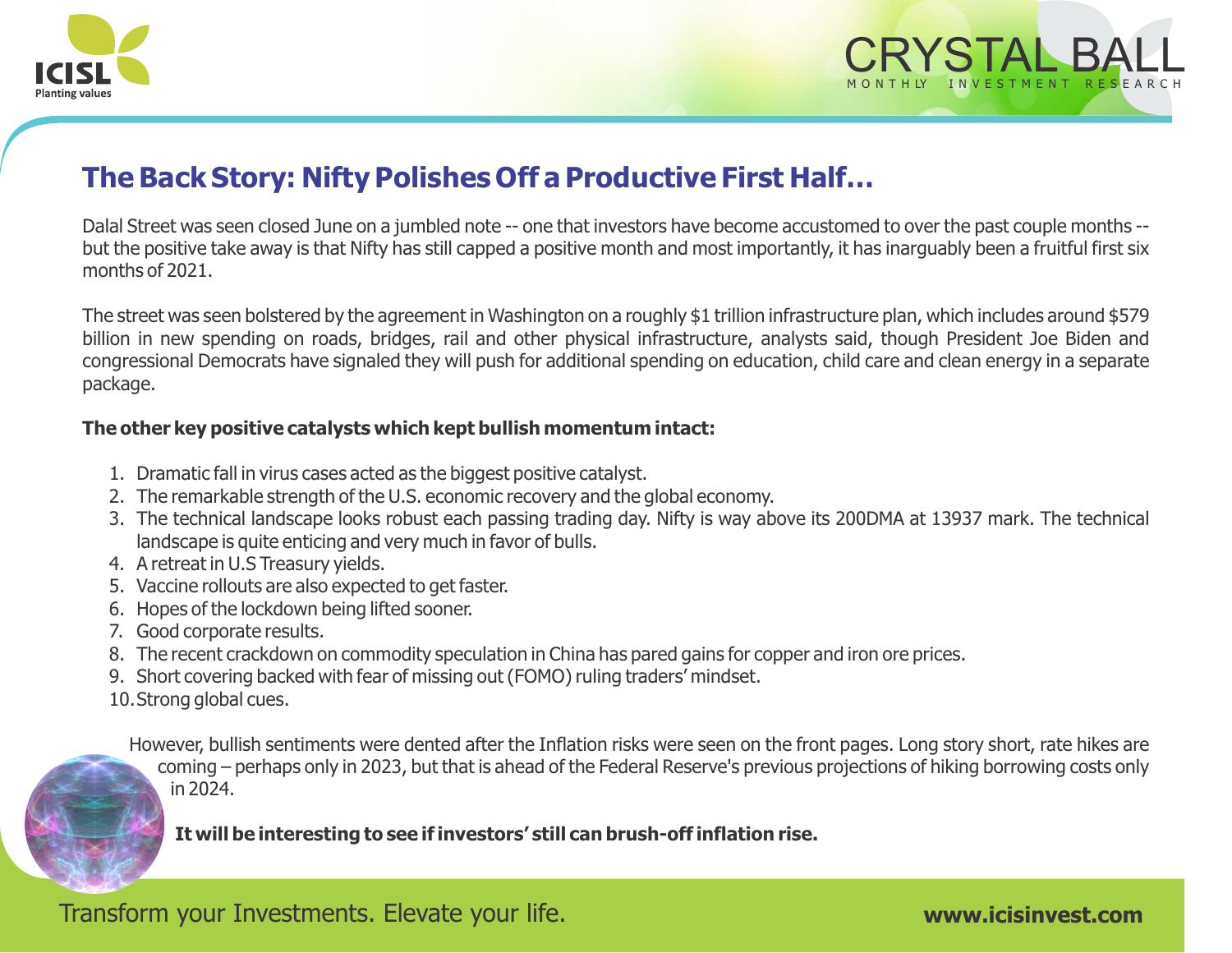



#### **Let's now have a look at other key catalysts from last month:**

- **Active cases see steady decline.** On June 30th, India reported a net reduction of 15,595 in active coronavirus cases to take its count to 537,064. India's share of global active coronavirus cases now stands at 4.69 per cent (one in 21). The country is third among the most affected countries by active cases and its Covid-19 death toll reached 398,454, or 1.31 per cent of total confirmed infections. India's total count of vaccine shots so far reached 332,854,527. The count of recovered coronavirus cases across India, meanwhile, reached 29,427,330 – or 96.92 per cent of total caseload – with 60,729 new cured cases being reported on Wednesday.
- After a bumper start this June, the southwest monsoon has weakened in the past week, or taken a 'break', as weather scientists put it. Experts say the 'break monsoon' phase happens when the monsoon has already covered the entire country. The country recorded a "large deficiency" of rain on Tuesday 29th June 2021, which was 60% less than normal, due to the 'break monsoon' period that began on Monday, according to the India Meteorological Department (IMD)
- India FY21 GDP contracts 7.3%: The 2020-21 GDP contraction is much better than the forecasts of the Reserve Bank of India and the Ministry of Statistics and Programme Implementation, both of which had expected GDP for the full year to contract by 8%.
- Owing to COVID led localized lockdowns, automobile companies posted extremely muted sales figure, with high double-digit month-on-month (MoM) decline across segments. This was for the second straight month that the auto sales figures took a hit and analysts expect volumes to remain subdued in June too amid Covid-led disruptions.
- Federal Reserve's plans to eventually scale back its easy-money policies re seen taking a back seat. Fed left its benchmark policy rate unchanged at zero to 0.25% and said it would continue to buy \$120 billion of bonds monthly until "substantial further progress" had been made on employment and inflation. The significant upgrade comes as the economy is healing, and as Fed officials penciled in stronger growth in 2021, faster inflation and slightly quicker labor market progress next year. The Fed in its statement has said "Progress on vaccinations has reduced the spread of Covid-19 in the United States."



• Consumer Price Index-based inflation (CPI) in India for the month of May came in at 6.30%, much higher than April's 4.23%, and outside the Monetary Policy Committee's inflation targeting range of  $4 (+/-2)$  percent for the first time since November 2020.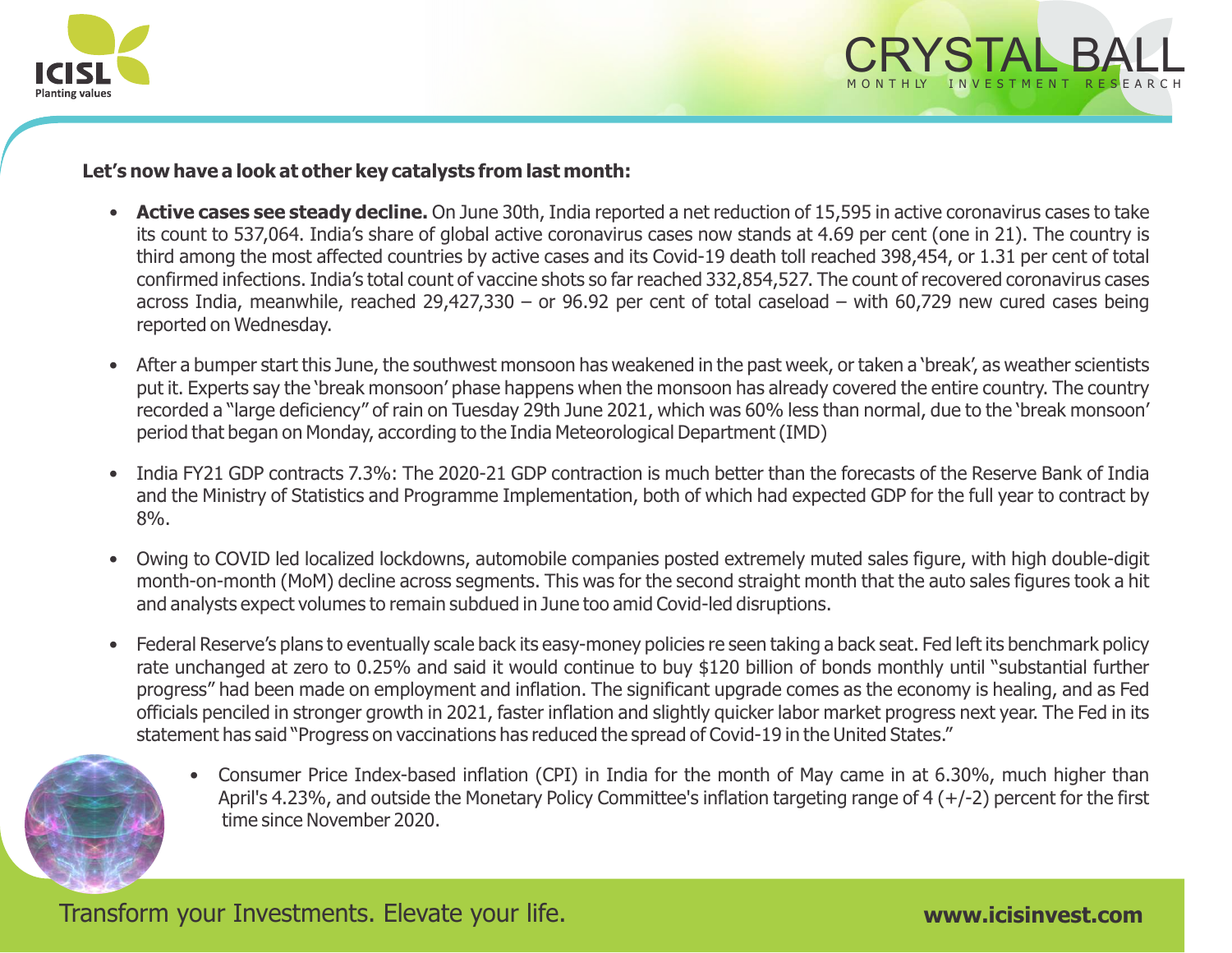

The higher inflation month-on-month was primarily on the back of a substantial hardening of food prices. Food inflation (CFPI) was 5.01% in May compared with 1.96% in April, official data showed.

- ITC Q4 consolidated net profit falls 3%, declares final dividend of Rs 5.75.
- Tata Power Company: Subsidiary Tata Power Solar received EPC orders for Rs 686 crore from NTPC to set up solar PV projects.
- Lupin has launched an authorised generic version of Brovana (arformoterol tartrate) Inhalation Solution 15 mcg/2 mL, unitdose vials, of Sunovion Pharmaceuticals Inc, in the United States. The drug is used for the maintenance treatment of bronchoconstriction in patients with chronic obstructive pulmonary disease.
- IndiGo Q4 loss widens to Rs 1,147 cr as higher fuel costs, virus hit business. The country's largest airline's revenue from operations fell 25 per cent to Rs 6,223 crore as compared to Rs 8,299 crore in the corresponding quarter of the last year.
- Four of the 10 most valued companies together added Rs 68,458.72 crore in market valuation last week, with Hindustan Unilever Limited and Infosys emerging as the biggest gainers. The market valuation of Hindustan Unilever Limited (HUL) zoomed Rs 26,832.3 crore to reach Rs 5,82,874.25 crore. The valuation of Infosys jumped Rs 24,628.79 crore to Rs 6,41,108.34 crore.
- Norwegian pension fund KLP is divesting from Adani Ports and Special Economic Zone Limited on the grounds the company's links with the Myanmar military breach the fund's responsible investment policy, KLP told Reuters on Tuesday.
- Hero MotoCorp in a press release has said that starting July 1, the Indian motorcycle manufacturing company will be raising prices across its range. Prices are expected to go up by up to Rs 3,000. And the upward revision is a direct result of the increase in commodity prices.
	- Bharat Electronics reported higher consolidated profit at Rs 1,368.15 crore in Q4FY21 against Rs 1,046.97 crore in Q4FY20, revenue jumped to Rs 6,917.47 crore from Rs 5,816.77 crore YoY.

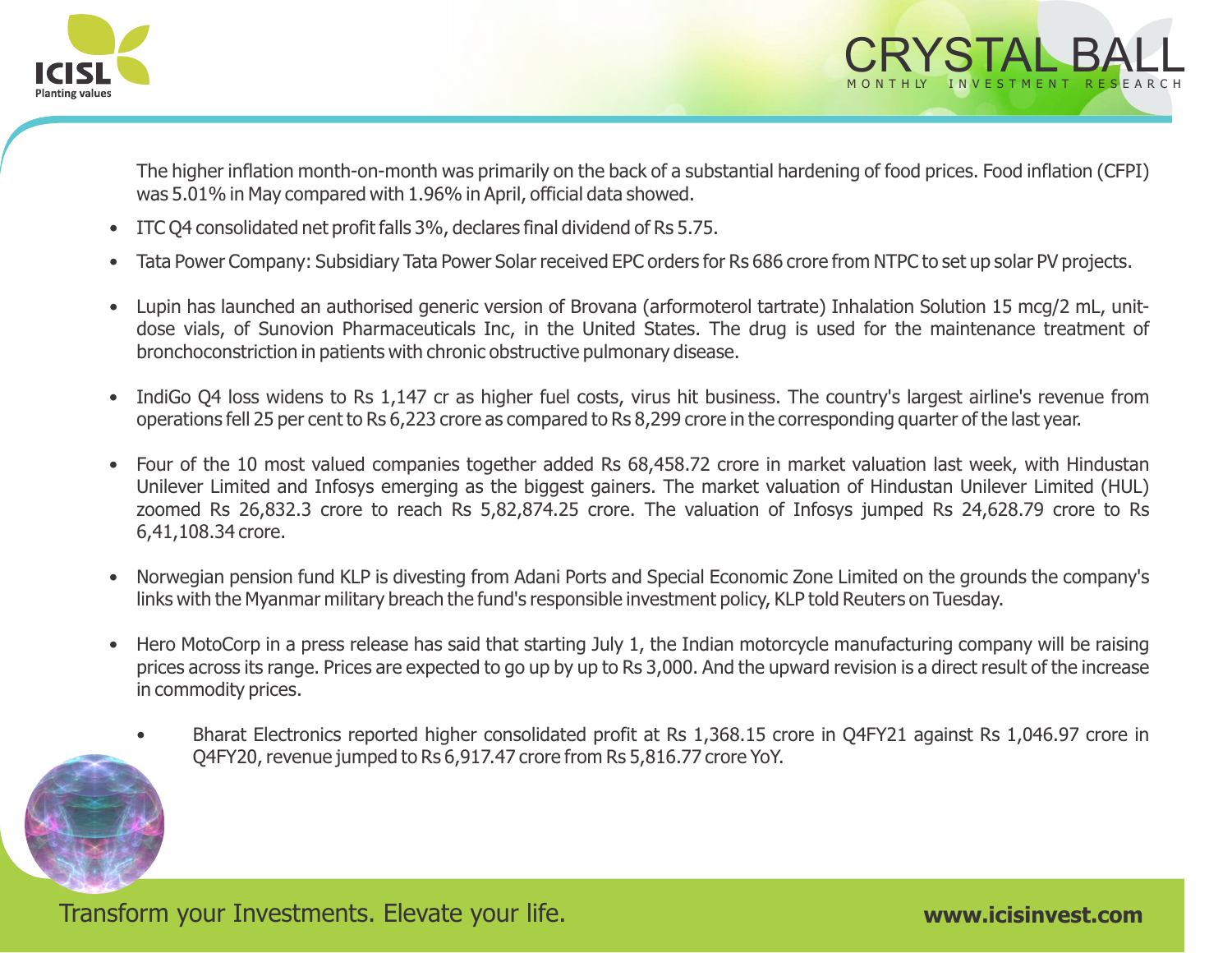

- At Reliance Industries AGM , the firm announced that it was announced that Saudi Aramco chairman and head of the Kingdom's cash-rich wealth fund PIF Yasir Othman Al-Rumayyan will join the board of Reliance Industries Ltd as a precursor to a USD 15 billion deal that is now expected to conclude this year. RIL chairman and Asia's richest man Mukesh Ambani told shareholders that a deal to sell a 20% stake in the company's oil-to-chemical unit to Saudi Aramco was expected to conclude this year.
- Shyam Metalics and Energy (SMEL) made a strong debut on the bourses with the stock listing at Rs 380, a 24% premium over its issue price, on the National Stock Exchange (NSE). The stock ended the session at Rs 375.50.
- Meanwhile, Sona BLW Precision Forgings (Sona Comstar) made a quiet debut on the bourses, with the stock getting listed at Rs 302.40 -- a 4% premium over its issue price of Rs 291 per share on the BSE. The stock, however, extended gains in intra-day deals to end the session at Rs 362.85 apiece.
- Power Grid Corporation posted over six per cent rise in its consolidated net profit to Rs 3,526.23 crore for the March 2021 quarter, mainly on the back of higher revenues. The company's consolidated net profit had stood at Rs 3,313.47 crore in the quarter ended on March 31, 2020, according to a BSE filing.
- WTI Crude Oil Prices ended the month on a positive note, up 9.74% at \$73.50 a barrel. Market players await OPEC+ allies today for further direction. The organization will discuss production policy for August as some member nations want to increase output.
- Comex Gold was down 7.15% for the month ended at \$1769 an ounce. The hawkish Fed forced gold prices downwards during last month.
- Indian Rupee weakened by 2.56% against US Dollar at Rs. 74.36 in the wake of the surprisingly hawkish shift in tone from the Fed earlier last month.



CRYSTAL BALL M O N T H LY I N V E S T M E N T R E S E A R C H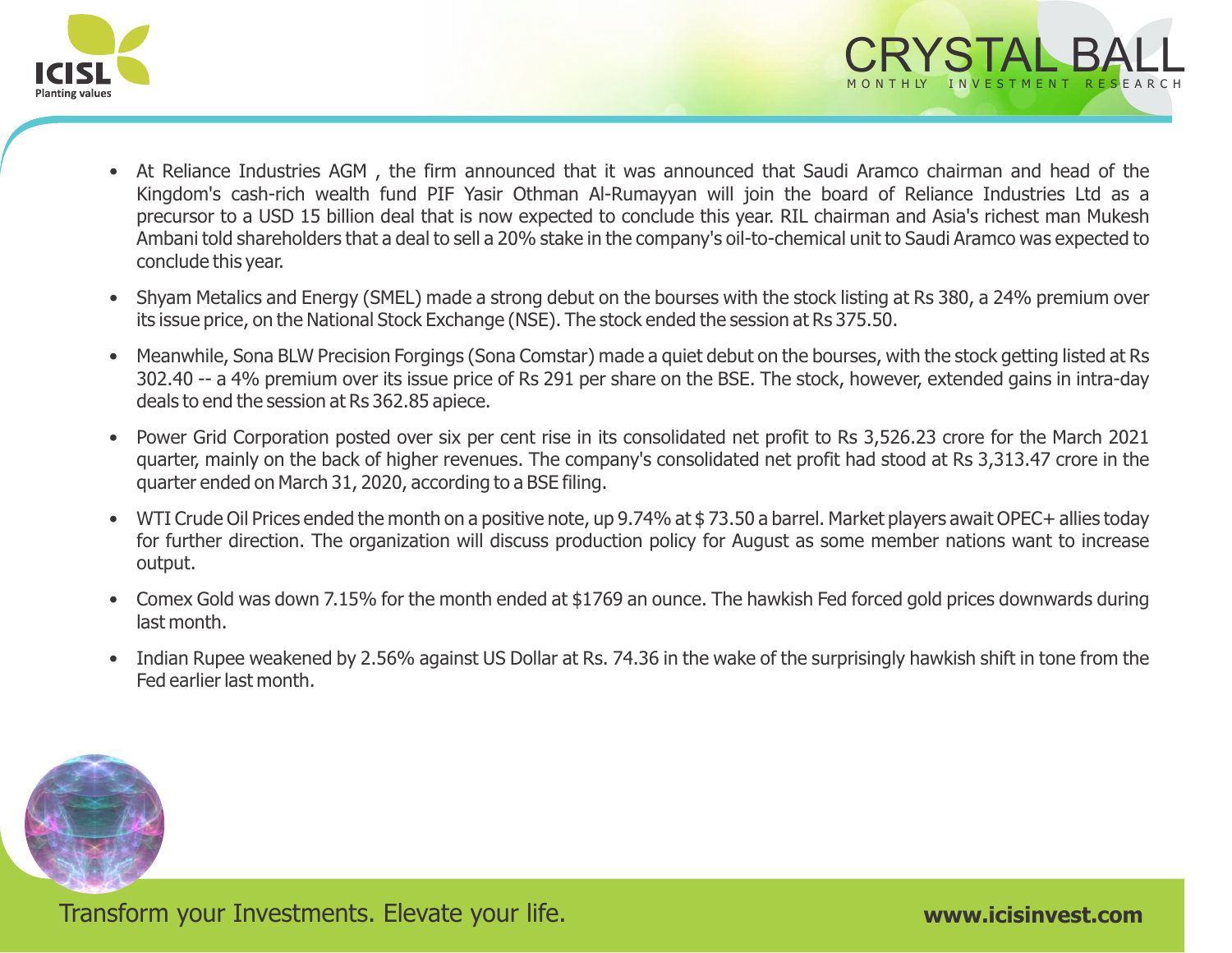



## **Gainers over 1-Month**

| <b>Stocks</b>       | <b>LTP</b><br>(30th June 2021) | <b>Change %</b> | 52 Week<br>H/L |
|---------------------|--------------------------------|-----------------|----------------|
| <b>INFOSYS</b>      | 1581.25                        | 13.5%           | 1591/725       |
| <b>TITAN</b>        | 1732.10                        | 8.6%            | 1800/942       |
| <b>TECHMAHINDRA</b> | 1095.10                        | 7.2%            | 1110/536       |
| <b>BAJAJFINANCE</b> | 6016.15                        | 7%              | 6250/2806      |
| <b>MARUTI</b>       | 7513.80                        | 6.0%            | 8400/5684      |

### **Losers over 1-Month**

| <b>Stocks</b>    | <b>LTP</b>       | <b>Change %</b> | 52 Week<br>H/L |
|------------------|------------------|-----------------|----------------|
|                  | (30th June 2021) |                 |                |
| <b>ITC</b>       | 202.75           | $-6.4%$         | 239/163        |
| <b>KOTAKBANK</b> | 1706.4           | $-5.6%$         | 2049/1231      |
| <b>ICICIBANK</b> | 630.85           | $-4.7%$         | 679/334        |
| M&M              | 778.35           | $-3.7%$         | 952/495        |
| <b>HDFC</b>      | 2474.25          | $-3.1%$         | 2895/1623      |

### **Stocks at 52 Week High**

| <b>Stocks</b>     | <b>LTP</b><br>(30th June 2021) | 52 Week<br><b>High</b> |
|-------------------|--------------------------------|------------------------|
| <b>APOLLOHOSP</b> | 3618.15                        | 3659.35                |
| <b>BEL</b>        | 178,00                         | 178.90                 |
| <b>CENTURYTEX</b> | 614.50                         | 622.80                 |
| <b>CIPLA</b>      | 971.95                         | 997.20                 |
| <b>COFORGE</b>    | 4157.15                        | 4172.00                |
| <b>DIVISLABS</b>  | 4405.85                        | 4430.00                |

### **Stocks at 52 Week Low**

| <b>Stocks</b>    | <b>LTP</b><br>(30th June 2021) | 52 Week<br>Low |
|------------------|--------------------------------|----------------|
| <b>KIMS</b>      | 946.75                         | 938.05         |
| <b>RJSHAH</b>    | 662.25                         | 662.25         |
| <b>SHYAMMETL</b> | 369.45                         | 360.95         |
|                  |                                |                |

# **FII / DII - monthly break up and compared to April 2021.**

| FII (June) | FII (May)  | <b>DII (June)</b> | DII (May)  |
|------------|------------|-------------------|------------|
| Rs. In Cr. | Rs. In Cr. | Rs. in Cr.        | Rs. In Cr. |
| $-25.89$   | $-6015.34$ | +7043.51          | $+2067.23$ |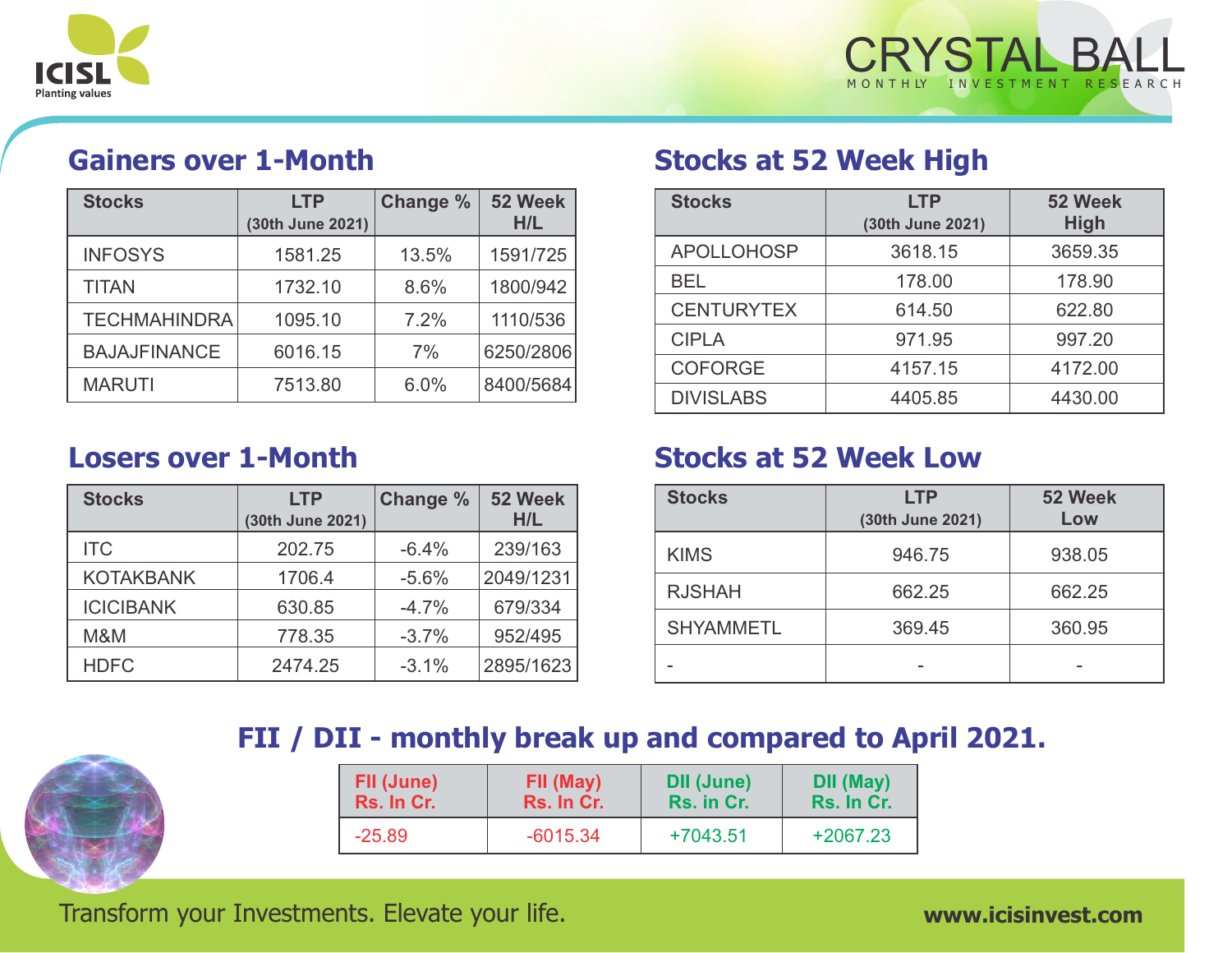



### **Looking Ahead: Dalal Street likely to waver…**

### **Sensex: 52,482. Nifty: 15,722.**

After a powerful start, stocks at Dalal Street are likely to grind higher in the second half of 2021. That said, investors have to watch out for curveballs.

Well, Dalal Street could wobble on backdrop of a hawkish stand by the Federal Reserve. Markets remain sensitive to more central banks debating the withdrawal of emergency stimulus.

That might be an excuse for the market to take a bit of profits.

Dalal Street could also waver as trading sentiments could be dented by concerns about a spike in coronavirus infections in Asia as Australia's Sydney plunges into a lockdown after a cluster of cases involving the highly contagious Delta strain ballooned. Indonesia too is battling record high cases while a lockdown in Malaysia is set to be extended. Thailand too announced new restrictions in Bangkok and other provinces.

So, it is only the momentum which is critical for further attraction on the upside. Interestingly, the benchmarks have more than doubled from the lows of March 2020. The remarkable strength has seen India's stock markets outperforming global peers in said rally from the March 2020 lows amidst the outbreak of the pandemic.

The key positive catalysts remain the same:

- The sentiments are likely to be buoyed by better-than-expected Q4 earnings from India Inc.
- Normal monsoon on cards.
- Goods and services tax (GST) collections on the rise since October 2020.
- The technical landscape looks robust—— as the sequence of higher high intact on all time frames. Nifty is also way above its 200DMA at 13935 mark.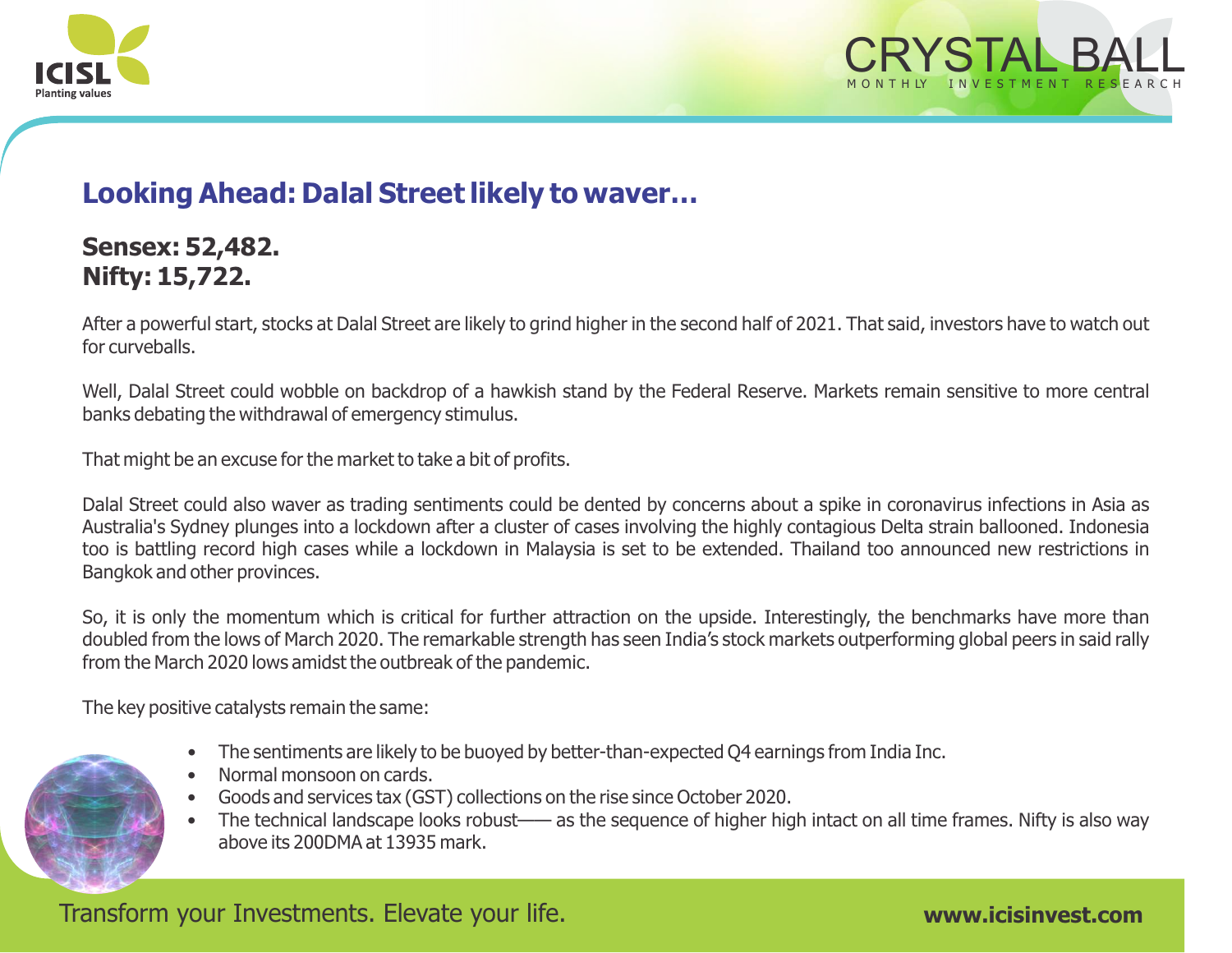



#### **The big question: Nifty 16000 possible?**

Well, the benchmarks are likely to carry the positive baton from last month's trade. We expect, the benchmark Nifty to aim the psychological 16000 mark.

The most probable worst scenario could be that the benchmarks take a breather. This also sounds understandable as Nifty & Sensex are up around 108% from the March 2020 lows. **Honestly speaking, if the stock market takes a breather then it's most likely that investors are going to put more money to work —— Buy-the-dip gyan mantra to prevail.** 

| <b>Bullish looking stocks</b>                                                                                                                                                                                                                                                                                                                                | <b>Bearish looking stocks</b>      |
|--------------------------------------------------------------------------------------------------------------------------------------------------------------------------------------------------------------------------------------------------------------------------------------------------------------------------------------------------------------|------------------------------------|
| ADITYA BIRLA FASHION AND RETAIL (ABFRL),<br>AARTI INDUSTRIES, ACC, ASHOK LEYLAND,<br>CAMS, ESCORTS, JINDAL STEEL & POWER,<br>HINDALCO, ICICI BANK, VEDANTA, MINDTREE,<br>MPHASIS BFL, SIEMENS, INFY, RAMCO<br>CEMENTS, TATA STEEL, COROMANDEL<br>INTERNATIONAL, CDSL, TATA ELXSI, BALAJI<br>AMINE, BIRLA CORPORATION, SAIL, UBL and<br><b>MCDOWELL (USL)</b> | INDIGO, COAL INDIA, RBL BANK, PVR. |

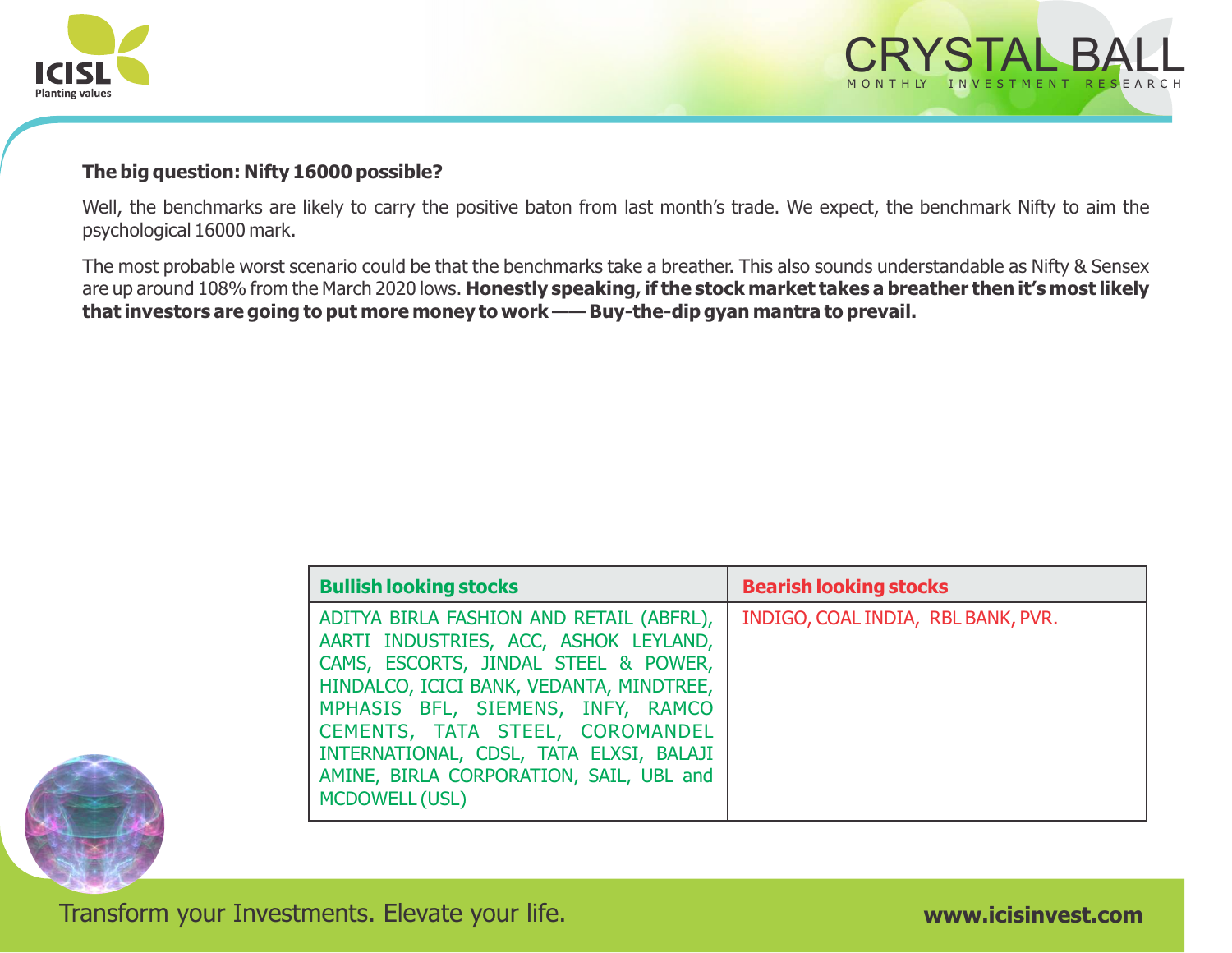

# CRYSTAL BALL M O N T H LY I N V E S T M E N T R E S E A R C H

#### **Daily chart of Nifty:**



Our **call of the month** says investors will continue to wrestle with the implications of expected 3rd wave of coronavirus as the highly contagious Delta strain seen ballooning while on the positive side are better-thanexpected March quarter earnings from India Inc, a economy which is most likely to open as coronavirus cases subside, normal monsoon on cards and most importantly record high GST revenue.

The ice likely to crack on this bull market only any move below Nifty 15449 mark with downside risk on Nifty at 15151 mark. Alternatively, Nifty poised for fresh uncharted territory and ready to shoot the moon as long as 15449 support is held.

| <b>Preferred Trade</b><br>on Nifty: | <b>CMP</b><br>15722 | Technically speaking, from a chartist standpoint, extremely overbought<br>technical conditions prevail. That said, the long term landscape remaining in a<br>super-bullish mode with all investors' eye now at Nifty's next hurdles at 16000<br>mark. The near term price action for Nifty is suggesting that we are likely to see<br>a 15001-16200 range in near term with positive bias. Please note, Nifty's<br>200DMA at 13459 mark. |
|-------------------------------------|---------------------|------------------------------------------------------------------------------------------------------------------------------------------------------------------------------------------------------------------------------------------------------------------------------------------------------------------------------------------------------------------------------------------------------------------------------------------|
|                                     |                     | Buy on dips between 15450-15500 zone. Targets at 15921 mark and<br>then at 16000-16250 zone with strict stop at 14901.                                                                                                                                                                                                                                                                                                                   |

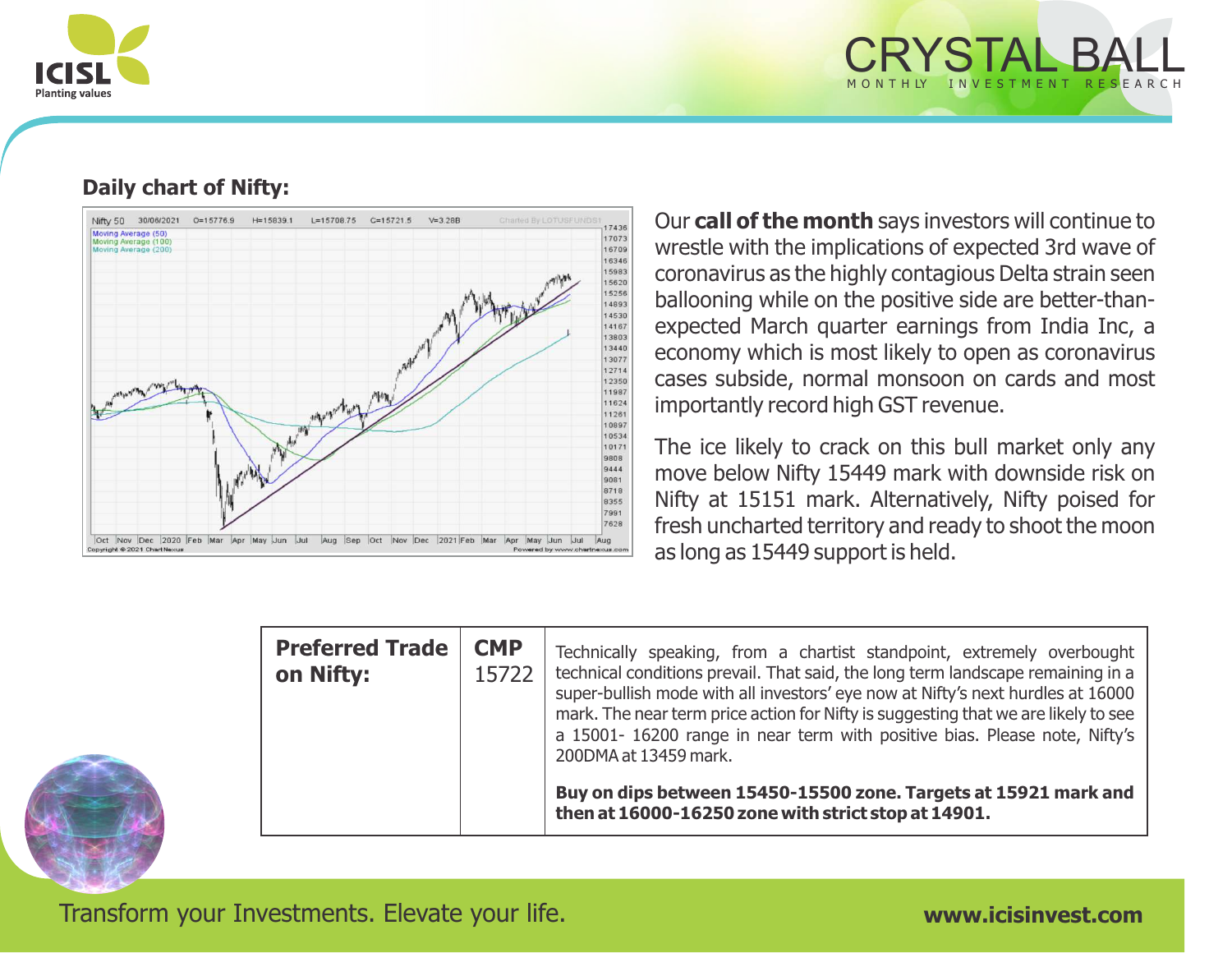



# **The single-most conviction idea for July 2021. Theme: Reopening Stocks to Watch…**

#### **Buy UNITED SPIRITS LTD (USL) (CMP 665. Targets at 817):**



**UNITED SPIRITS LTD (USL)** is a subsidiary of Diageo plc- a global leader in beverage alcohol with portfolios including brands such as McDowells No.1, Royal Challenge, Signature, and Antiquity, among others. It also imports, manufactures and sells Diageos iconic brands such as Johnnie Walker, VAT 69, Black & White, Smirno and Ciroc in India.

In addition, the Company holds the perpetual right to the Bangalore Franchise of Board of Control for Cricket in India - Indian Premier League (BCCI-IPL).

The positive catalyst in favor of USL is the YoY strong pick-up in demand amidst improved consumer sentiments and focus on newer trend of consumption at home premises. Amidst ongoing pandemic, USL preferred strategy appears to be to reinvest and renovate its biggest core brands i.e. McDowell's No. 1 and Royal Challenge with an innovative packaging and new blends. The management has as

well indicated that McDowell's No 1 renovation received a good response from customers. The strategy of investing in increasing its brand strength and boosting its premium brands is seen boding well as is materializing to higher share of its revenues. USL also continues to focus on its premiumisation strategy. Improving trends for premium portfolio in FY21 is a positive sign.

The management is also focused its resources on capitalising latest trends such as consumption in home premises. Potential new distribution model like online ordering and home delivery can be a structural positive for USL. Advertisement spends are expected to play a significant the firm to drive its premiumisation strategy over the longer term.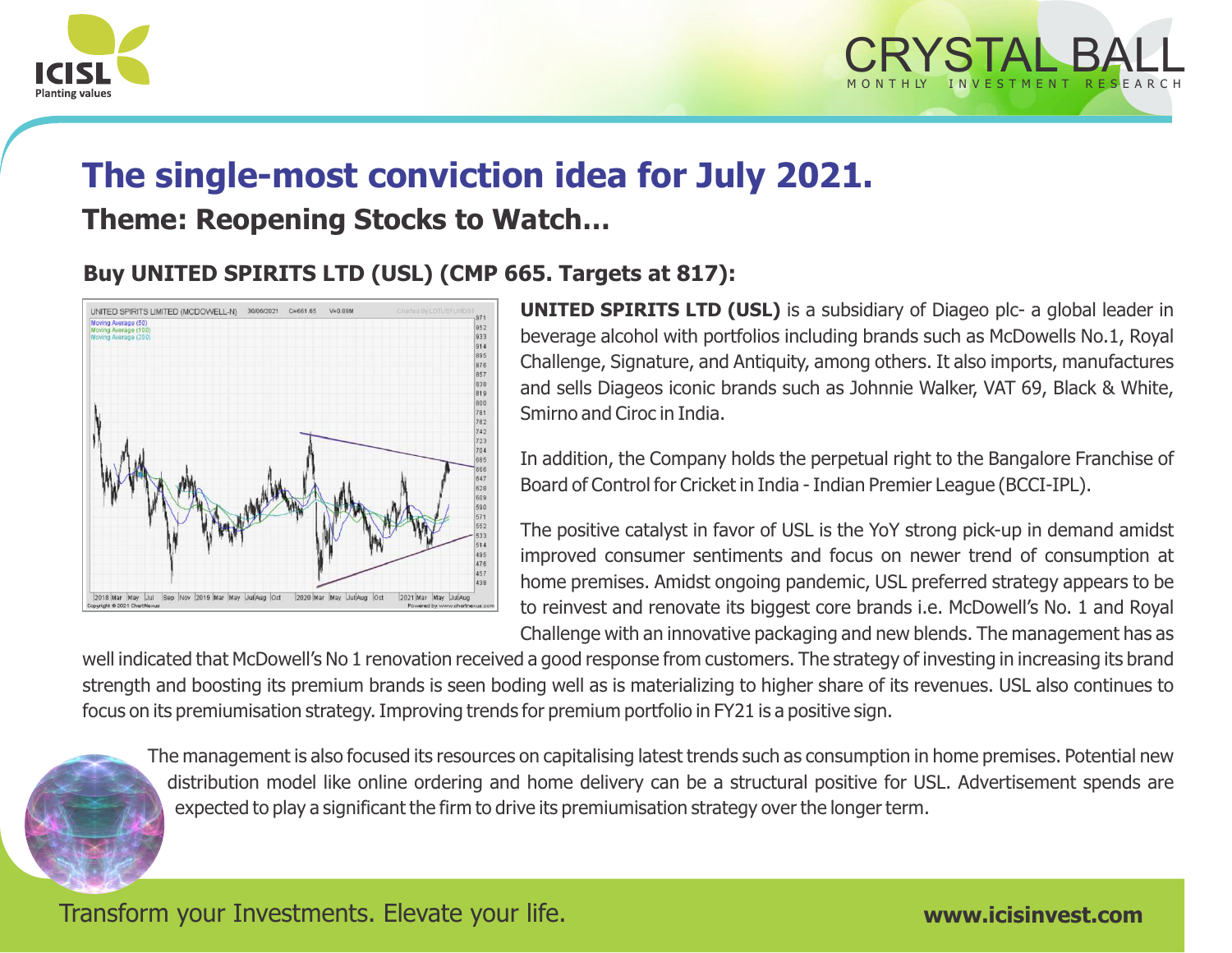



USL is also set to benefit from the unlocking of movement restrictions across states as Covid cases come down.

Technically, brace yourselves for a major rebound play on the daily charts with recent sequence of higher high intact on the daily charts. An impulse uptrend is seen forming on the weekly time scale, with positive SAR series, as the price pattern has just been confirmed on its close above the Jan 2021 highs at 663 mark.

Add to that a bullish divergence and a rising stochastic signal (on weekly charts) with recent increase in volumes signaling a larger rebound. The 200 days Exponential Moving Average (EMA) of the stock on the daily chart is currently at 573 zone.

**Simply buy at CMP, and on dips between 613-621 zone, targeting 707/750 mark and then at all-time-high at 817. Stop 571. Holding Period: 3 Months+. Aggressive 1-year targets seen at psychological 1000 mark.**